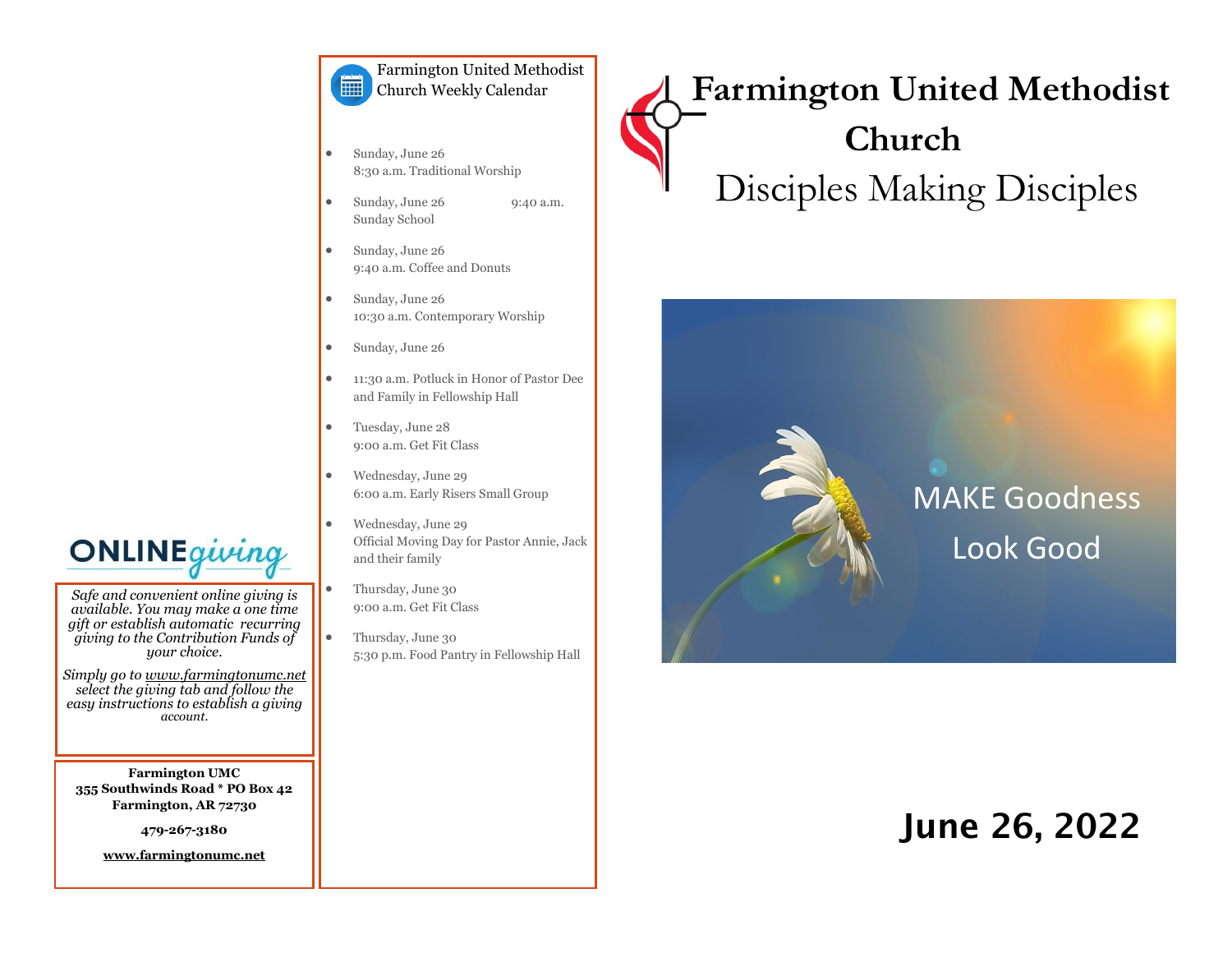## **Order of Worship 8:30 am Service**

## **Order of Worship 10:30 Service**

| Welcome/Announcements                                                                                    |                                                                                                                                                                                                                                                                                                                                                                                                                                                                                                                                |                |                                                                                                                                                                                                                   |                                                                |                          |
|----------------------------------------------------------------------------------------------------------|--------------------------------------------------------------------------------------------------------------------------------------------------------------------------------------------------------------------------------------------------------------------------------------------------------------------------------------------------------------------------------------------------------------------------------------------------------------------------------------------------------------------------------|----------------|-------------------------------------------------------------------------------------------------------------------------------------------------------------------------------------------------------------------|----------------------------------------------------------------|--------------------------|
| Prelude<br>*Call to Worship<br>in the ways of love.<br>in the ways of peace.<br>in the ways of kindness. | Throughout the ages, disciples have said,<br>"I will follow you wherever you go."<br>Lord, give us the freedom to follow you<br>We come from busy homes, filled with little time<br>to consider Christ in our lives.<br>Lord, give us the strength to follow you<br>In times of struggle, we look to God for help.<br>Lord, give us the opportunity to follow you<br>Today, we celebrate the Holy Spirit,<br>who shows us the joy of following God.<br>Lord, give us the patience to follow you<br>in the ways of faith. Amen. |                | <i>*Call to Worship</i><br>Welcome<br><b>Opening Prayer</b><br>*Songs of Praise<br>Prayers of the People<br>The Lord's Prayer<br>Scripture<br>Message<br>*Song of Response The Blessing<br><i>*Closing Prayer</i> | Goodness of God<br>Galatians 6:7-10<br>Make Goodness Look Good | Andy Moran<br>Pastor Dee |
| *Hymn of Praise                                                                                          | <b>Come Thou Fount</b>                                                                                                                                                                                                                                                                                                                                                                                                                                                                                                         | <b>UMH 400</b> |                                                                                                                                                                                                                   |                                                                |                          |
| *Affirmation                                                                                             | <b>Apostles Creed</b>                                                                                                                                                                                                                                                                                                                                                                                                                                                                                                          | <b>UMH 881</b> |                                                                                                                                                                                                                   |                                                                |                          |
| *Gloria Patri<br><b>UMH70</b>                                                                            |                                                                                                                                                                                                                                                                                                                                                                                                                                                                                                                                |                |                                                                                                                                                                                                                   |                                                                |                          |
| Prayers of the People                                                                                    |                                                                                                                                                                                                                                                                                                                                                                                                                                                                                                                                |                |                                                                                                                                                                                                                   |                                                                |                          |
| The Lord's Prayer                                                                                        |                                                                                                                                                                                                                                                                                                                                                                                                                                                                                                                                |                |                                                                                                                                                                                                                   |                                                                |                          |

*\* The congregation is invited to please stand as they are able.*

Hymn Be Thou Vision UMH 451 Scripture **Galatians 6:7-10** Beth Noe

\*Hymn Amazing Grace UMH 378

\*Hymn of Dismissal God Be With You v1 UMH 672

Message Make Goodness Look Good

\*Benediction

Postlude